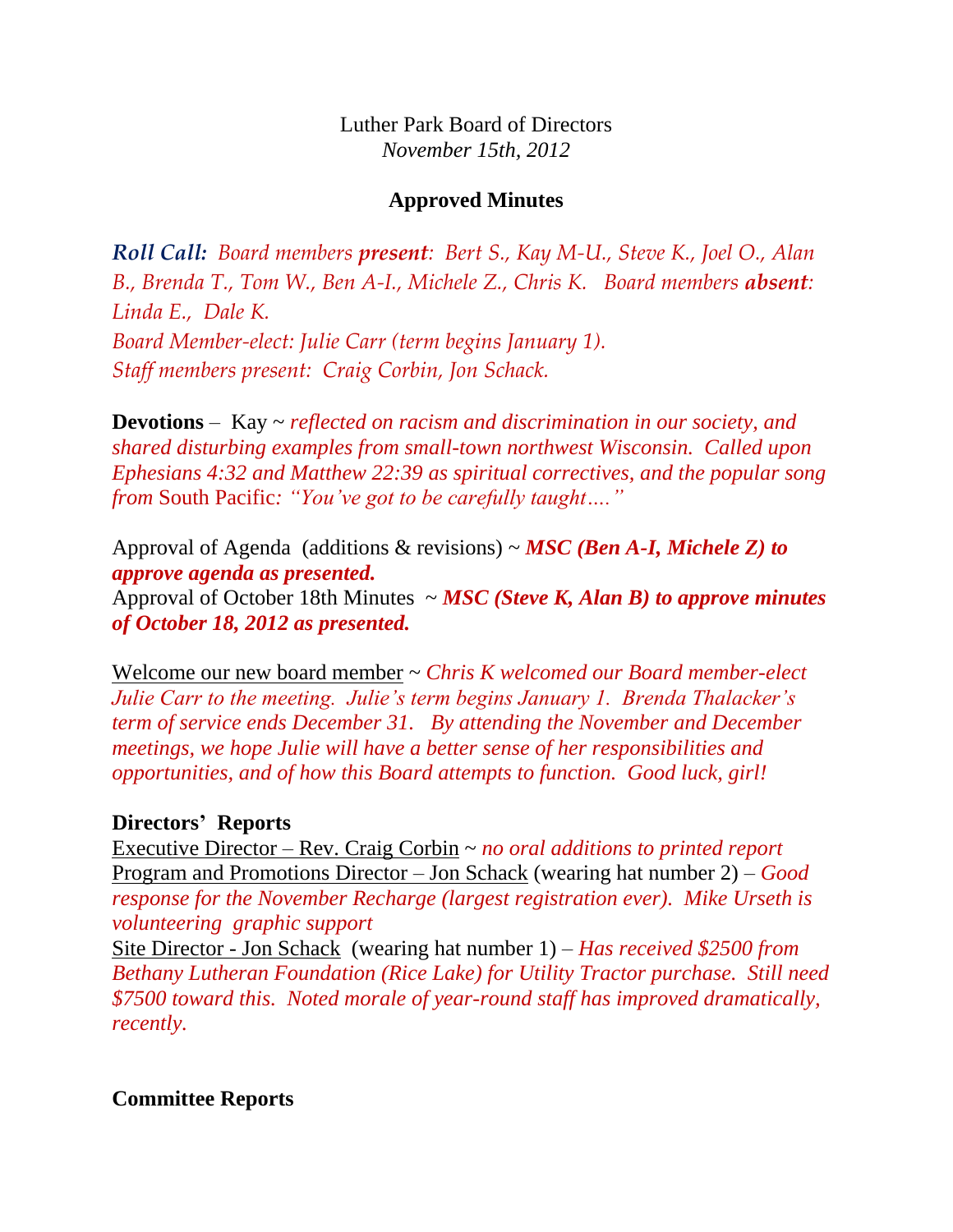Finance Committee – *Ben A-I: "Same story: revenue down and expenses up;" outstanding bills about \$64K; of particular concern is a large increase in summer program expenditures*

Accept Financial Report ~ *MSC (Tom W, Kay M-U) to accept the Finance Report as presented.*

Property Committee – *Tom W: we need to be looking at the timber harvest at Luther Woods, the window of opportunity closes by late 2013.*

Program Committee – *Bert S: Intentional shared programming with Luther Point will be limited to Houseboat "camping" and for the FLOAT week in Milwaukee. Craig Corbin pointed out that Luther Point will not turn away any registrant from the Luther Park family for any programs there. General sentiment is that Luther Park would have the same policy toward Luther Point registrants.*

Executive Committee ~ *Chris K: Executive Committee business will be discussed in New Business and Unfinished Business items*

### **New Business**

Luther Park Retreat Rate Schedule- recommended rate increase ~ *MSC (Ben A-I, Michele Z) to accept recommendation of Finance Committee to increase Retreat Rate Schedule for non-member groups, noting this increase is for Facilities charges only. Food costs increase for member and non-member groups alike. Full schedule of Retreat fees is posted on web-site.*

Elect officers for 2013 ~ *Motions and seconds flew around the room to elect the following slate:* 

*Secretary ~ MSC (Kay M-U, Brenda T) to elect Joel Olsen. Treasurer ~ MSC (Kay M-U, Brenda T) to elect Ben Ahles-Iverson Vice President ~ MSC (Steve K, Chris K) to elect Kay Moen-Urseth President ~ MSC (Ben A-I, Brenda T [also Tom W]) to elect Chris Kamrath Each of the above motions directed the Secretary to cast unanimous ballots for the named candidates. The Secretary did as directed. It was discussed, and generally understood and agreed upon, that the Vice-President position would also be a President-elect position whereby Kay Moen-Urseth would [most likely] become President for 2014.*

Discuss adding a president elect position to the executive team

*The Board also invited and encouraged the most immediate Past-president (Steve Kolden) to join the Executive Committee to offer his advice and encouragement. He agreed to do so for several months "in transition…."*

Board Committee Assignments ~ *After considerable discussion, we have settled on these board assignments: Property ~ Dale K, Tom W and Michele Z. Program ~ Linda E, Julie C, Bert S and Alan B.*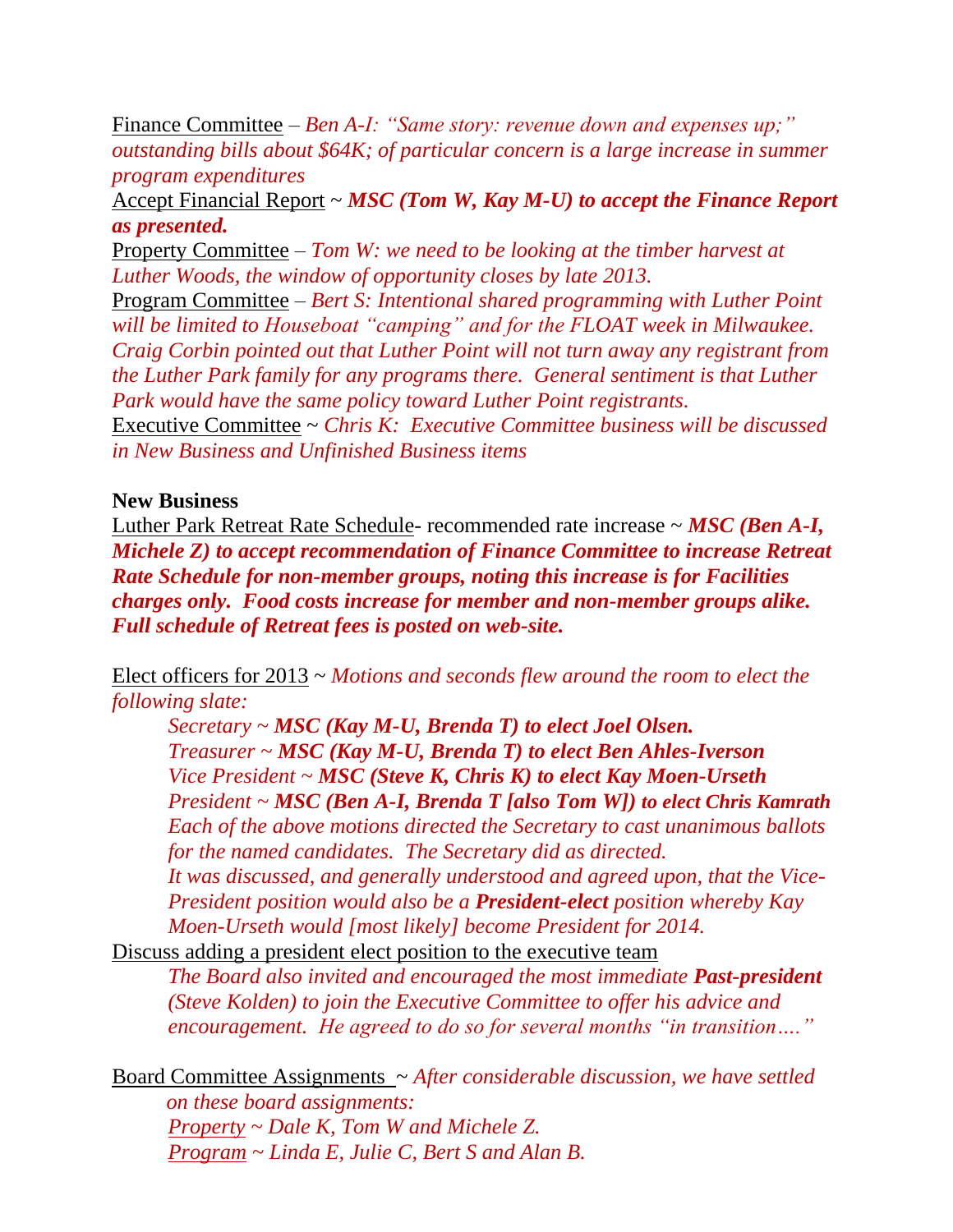*Finance ~ Ben A-I, Steve K, Executive Ministry Director. Development ~ Chris K, Joel O, Kay M-U.*

*Each committee will decide who its convener/chairperson will be, to be reported back to the Board by January 2013. Further, the Development Committee is still in development, itself, and will await direction from the Executive Ministry Director. The Executive Ministry Director is ex-officio of each committee.*

# **Un-finished business**

Update on status of selected candidate ~ *Chris K advised the Board that he had informed Keith Newman he was our choice for EMD and has received word back today that Keith has accepted. MSC (Steve K, Brenda T) that the Board authorize Board President Chris Kamrath and Board Secretary Joel Olsen to negotiate a contract with Keith Newman as Executive Ministry Director of Luther Park Bible Camp, Inc., in accordance with Board discussion. On a voice vote, the motion carried unanimously.*

Review Executive director hiring process ~ *Chris K thanked the Board members for their commitment to the rather large roles assigned each Member in the hiring process. It has been a more open and transparent process than that utilized before, and the Board received appreciative comments from both present and former staff persons, as well as from members of the constituent congregations, for being able to have a part in this process. The written comments on each candidate from both of these groups have been helpful to the Board in making our decision. Now we anticipate moving forward with new energies and renewed commitments to our mission as a Christian Bible camp offering our participants an encounter with Jesus Christ in holy play.*

Transitional Items for camp through Jan. 1, 2013 ~ *Chris K invites the new Executive Committee to meet with Jon Schack to review and address the transition items he has so fully outlined.*

Bids for pay roll ~ *MSC (Steve K, Ben A-I) to table this matter, and direct the Executive Committee to consider this as a transitional item for discussion.* Luther Woods Committee Update ~ *There have been two new inquiries recently, though no offers have been made to date.*

## **Upcoming Events**

December 11<sup>th</sup> (Christmas Party) at Steve's house *at 6:00pm. Note time change from earlier announcement; note that this is a Tuesday. Steve will e-mail everyone a map and further instructions for sharing the holiday bounty and festivities. Brenda has finally agreed to give her Blessing on our work and fellowship; it*